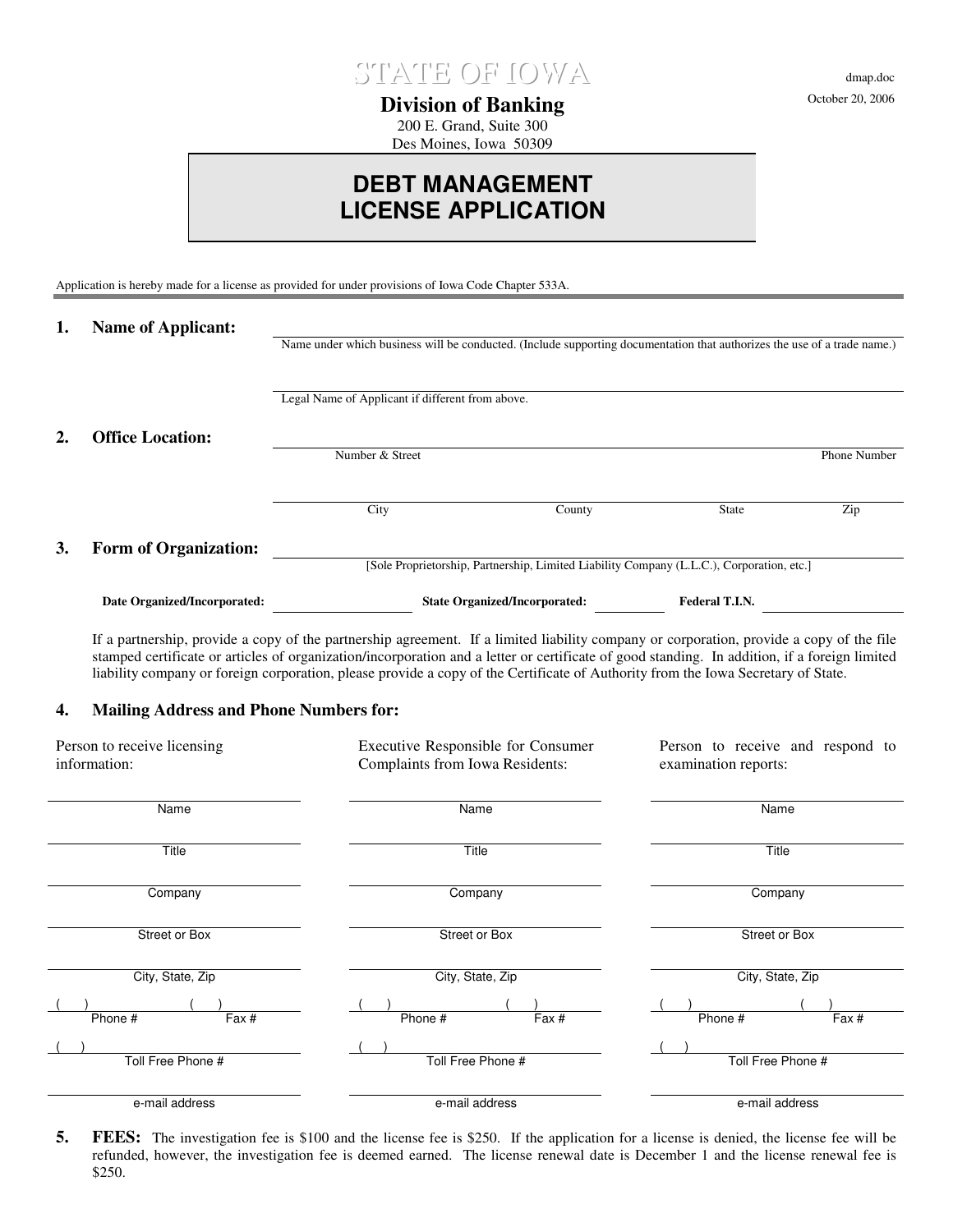- 6. The Superintendent of Banking must be satisfied that the financial responsibility, experience, character, and general fitness of the applicant and to the partners, managers (of L.L.C.), directors, and principal officers thereof are such to command the confidence of the public and to warrant the belief that the business will be operated honestly, fairly, and efficiently within the purposes of Chapter 533A, Code of Iowa. Please be aware that criminal background checks may be conducted as part of the investigation process. Include with this application:
	- (a) a copy of the firm's most current financial statements certified by an executive officer of the firm.
	- (b) a current list including the name, residential address, social security number, and title of each owner, partner, manager (of L.L.C.), director, and principal officer. Include a brief but complete biography of each indicating the person's normal occupation, business address, and three references.
	- (c) a current list of owners, partners, members, or shareholders. Include the name and address of each, the shares or unites held, the types of shares or units (e.g. voting or non-voting), and percentage of ownership. If a partner, member, or shareholder is a corporation, please list the shareholders of that corporation (subsidiaries name the parent corporation and list the shareholders of the parent). If shares of a corporation are publicly traded, so state and identify the exchange where traded in lieu of providing a shareholder list.
	- (d) a completed bond (form attached) from a surety duly qualified to do business in the state of Iowa.
- 7. If a limited partnership, limited liability company, or corporation, provide documentation indicating the authority to file an application for license (e.g.: resolution adopted by Board of Directors).
- 8. Person who is to have charge of the office.

Name Social Security Number

By whom employed during the last five years:

| <b>FROM</b> | <b>TO</b> | <b>EMPLOYER</b> | <b>ADDRESS</b> | <b>POSITION</b> |
|-------------|-----------|-----------------|----------------|-----------------|
|             |           |                 |                |                 |
|             |           |                 |                |                 |
|             |           |                 |                |                 |
|             |           |                 |                |                 |
|             |           |                 |                |                 |
|             |           |                 |                |                 |
|             |           |                 |                |                 |
|             |           |                 |                |                 |
|             |           |                 |                |                 |
|             |           |                 |                |                 |

- 9. As a part of this application, the person who will be in charge of the debt management office shall enclose with this application a written credit report on himself/herself. The applicant shall pay the cost of the written credit report.
- 10. Is applicant licensed as a debt management company in any other state(s)? If yes, please list the state(s), name of the regulatory agency, and the address of regulatory agency on a separate sheet.
- 11. Has the applicant, or any partner, manager (of L.L.C.), director, or principal officer of the applicant, been indicted or convicted of a felony? If yes, please detail on separate sheet.
- 12. Has the applicant, or any partner, manager (of L.L.C.), director, or principal officer of the applicant, ever defaulted in payment of money collected for others, including the discharge of such debts through bankruptcy proceedings? If yes, please detail on separate sheet.
- 13. Has the applicant, or any partner, manager (of L.L.C.), director, or principal officer of the applicant, been associated with a business whose authority to transact business was denied, revoked, or suspended by a State of Federal regulatory or law enforcement entity? \_\_\_\_\_\_\_ If yes, please detail on separate sheet.
- 14. Has the applicant, or any partner, manager (of L.L.C.), director, or principal officer of the applicant, been subject to any federal or state investigative order, or is any federal or state administrative investigation or order pending? If yes, detail on a separate sheet.
- 15. Has any member of your organization previously held a license under this or a similar act? If yes, detail on separate sheet.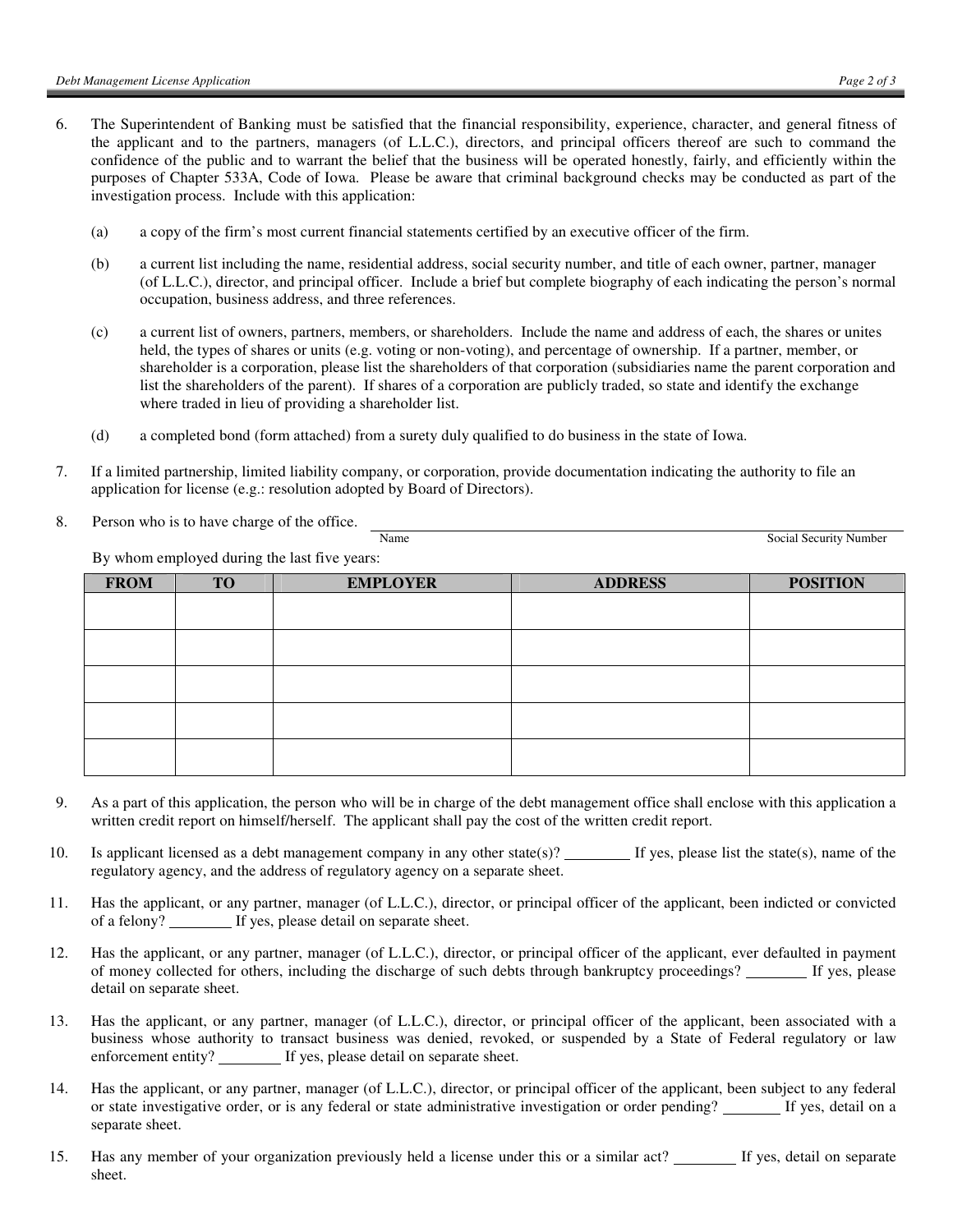## 16. **DESIGNATION OF AGENT TO ACCEPT SERVICE OF PROCESS**

The undersigned does hereby constitute and appoint the **Superintendent of Banking of the State of Iowa,** and his successors in office, its (my) true and lawful agent and attorney in Iowa, upon whom the service of original notice of civil suit in the courts in Iowa may be served, where the suit involves the operation of a debt management company under Iowa Code Chapter 533A. The original notice shall be served in the manner and within the time required for service of original notice in Iowa. The Superintendent of Banking is to send one copy by registered mail to the undersigned at the address of its (my) office as shown by the records in the office of the Superintendent of Banking, and such original notice when so served shall be of the same force and effect as if served on the undersigned within the State of Iowa.

| Signed and executed this | day of | 20 <sub>1</sub>   |
|--------------------------|--------|-------------------|
|                          | By:    |                   |
| (Corporate Name)         |        | (Signature)       |
|                          |        |                   |
|                          |        | (Name of Officer) |
|                          |        |                   |
|                          |        | (Title)           |

17. Enclose a copy of the debt management contract which the applicant proposes to use. The debt management contract is the contract between the debt management company and the client (debtor).

#### **18. Enclosures to Accompany Application:**

- a. If applicable, supporting documentation authorizing the use of a trade name.
- b. If applicable, copy of partnership agreement or file stamped copy of articles of organization/incorporation and letter or certificate of good standing.
- c. Certificate of Authority, if foreign limited liability company or foreign corporation.
- d. One check for \$100 for investigation fee. One check for \$250 for license fee.
- e. A copy of the most current financial statements certified by an executive officer.
- f. Current list and biography of each owner, partner, manager (of L.L.C.), director, and principal officer.
- g. Current list of owners, partners, members, or shareholders.
- h. Bond.
- i. If a limit partnership, limited liability company, or corporation, the authority to file an application for license.
- j. Credit report of the person in charge of the office.
- k. Copy of proposed debt management contract.

#### **SIGNATURE OF APPLICANT**

*By signing below, the signatory acknowledges he or she has read and knows the contents of this application and enclosures submitted, and that the alleged facts therein contained are true to his or her own knowledge.*

DATE: BY:

signature

name name

title and the state of the state of the state of the state of the state of the state of the state of the state of the state of the state of the state of the state of the state of the state of the state of the state of the